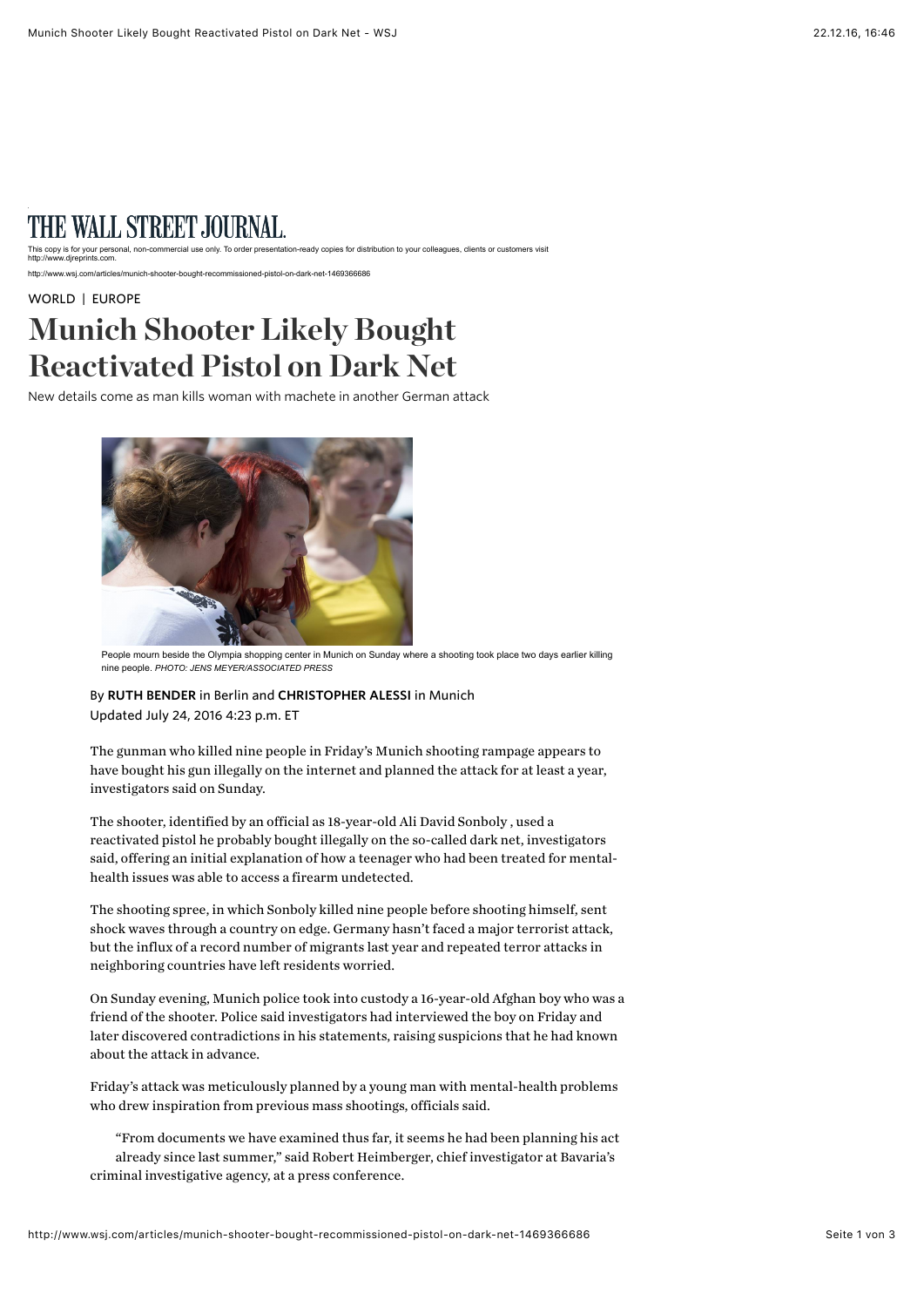The gunman last year visited the site of a [2009 school shooting](http://www.wsj.com/articles/SB123680024809099043) in the German town of Winnenden, where 17-year-old Tim Kretschmer killed 15 people with a gun he stole from his father.

Investigators, who found photos of that visit on Sonboly's digital camera, believe he began planning his attack after the trip. "He visited and photographed the scenes of the crime there and delved very concretely into these mass killings," Mr. Heimberger said.

## RELATED

- [Man With Knife Kills Woman in German City of Reutlingen](http://www.wsj.com/articles/man-kills-woman-with-machete-in-german-city-of-reutlingen-1469379071)
- [Following the Munich Gunman's Trail](http://www.wsj.com/articles/following-the-munich-gunmans-trail-1469319787)
- [Attacker Had Intense Interest in Mass Shootings](http://www.wsj.com/articles/munich-gunman-had-apparent-interest-in-mass-shootings-seemingly-no-ties-with-isis-says-police-chief-1469270148)
- [For Europeans, Calm Shattered by Violence](http://www.wsj.com/articles/europeans-question-if-terrorism-is-becoming-a-fact-of-life-1469282722?tesla=y)
- [Police Point to Similarities With Norway Attack](http://www.wsj.com/articles/munich-police-link-shooting-to-anniversary-of-norway-attack-1469309815?tesla=y)

Munich Police Chief Hubertus Andrä over the weekend also drew parallels between Sonboly's shooting spree and the 2011 attack in Norway, when Anders Behring Breivik killed 77 people, mostly teenagers. Mr. Andrä noted the apparent targeting of young people in both the Munich shooting and Norway's deadliest mass murder. Seven of the

nine victims in Friday's shootings were teenagers. Authorities said the shooter was likely inspired by Breivik.

Documents investigators recovered from Sonboly's bedroom included research related to the Norwegian attack and a German-language version of the book "Why Kids Kill: Inside the Minds of School Shooters," investigators said on Saturday.

By examining Sonboly's computer, Mr. Heimberger said investigators have traced a chat-room conversation that led them to believe he probably bought the pistol, which had been deactivated, on the dark net—a sort of parallel internet that traffics in illegal goods such as weapons and drugs, often used by criminals.

"I'm personally not getting on the dark net but I am noticing that many teenagers are able to get on it," Mr. Heimberger said. "I'm convinced that there are many possibilities in chat rooms to find out how to get in there."

Mr. Heimberger said police believe the weapon might have come from Slovakia because it had a Slovak certification mark. Police said separately that the believed the weapon was illegal because its serial number had been scratched off.

Mr. Heimberger cautioned the investigation into the gun was just beginning. Slovak officials on Sunday said they hadn't been contacted by German authorities about the gun but were prepared to help.

Sonboly also carried more than 300 rounds of ammunition.

[Reactivated weapons have come into focus](http://www.wsj.com/articles/slovakia-shop-believed-to-be-source-of-guns-in-two-french-terror-attacks-1448629216) in Europe, after they were found to have been used in at least two terror attacks, including the assaults on the Paris office of satirical magazine Charlie Hebdo in January 2015.

Deactivated weapons have long been seen as a potential loophole in Europe's guncontrol laws, and law-enforcement officials have pointed to instances where decommissioned weapons from Slovakia have been sold on their streets.

In Germany, which has among the strictest gun laws in the world, officials were quick to call for them to be tightened even more in the wake of the Munich attack. German Interior Minister Thomas de Maizière told German daily Bild am Sonntag on Sunday that the government would determine if a change to gun rules was necessary once it became clear how Sonboly got the gun.

Gun laws in Germany were strengthened in 2003, a year after a 19-year-old student killed 16 people and then himself at a high school in Erfurt. The law requires gun owners to register and securely lock their weapons.

Criminal experts said Germany doesn't have much room to tighten gun rules and that even if it did, it likely wouldn't impede disturbed, lone gunmen.